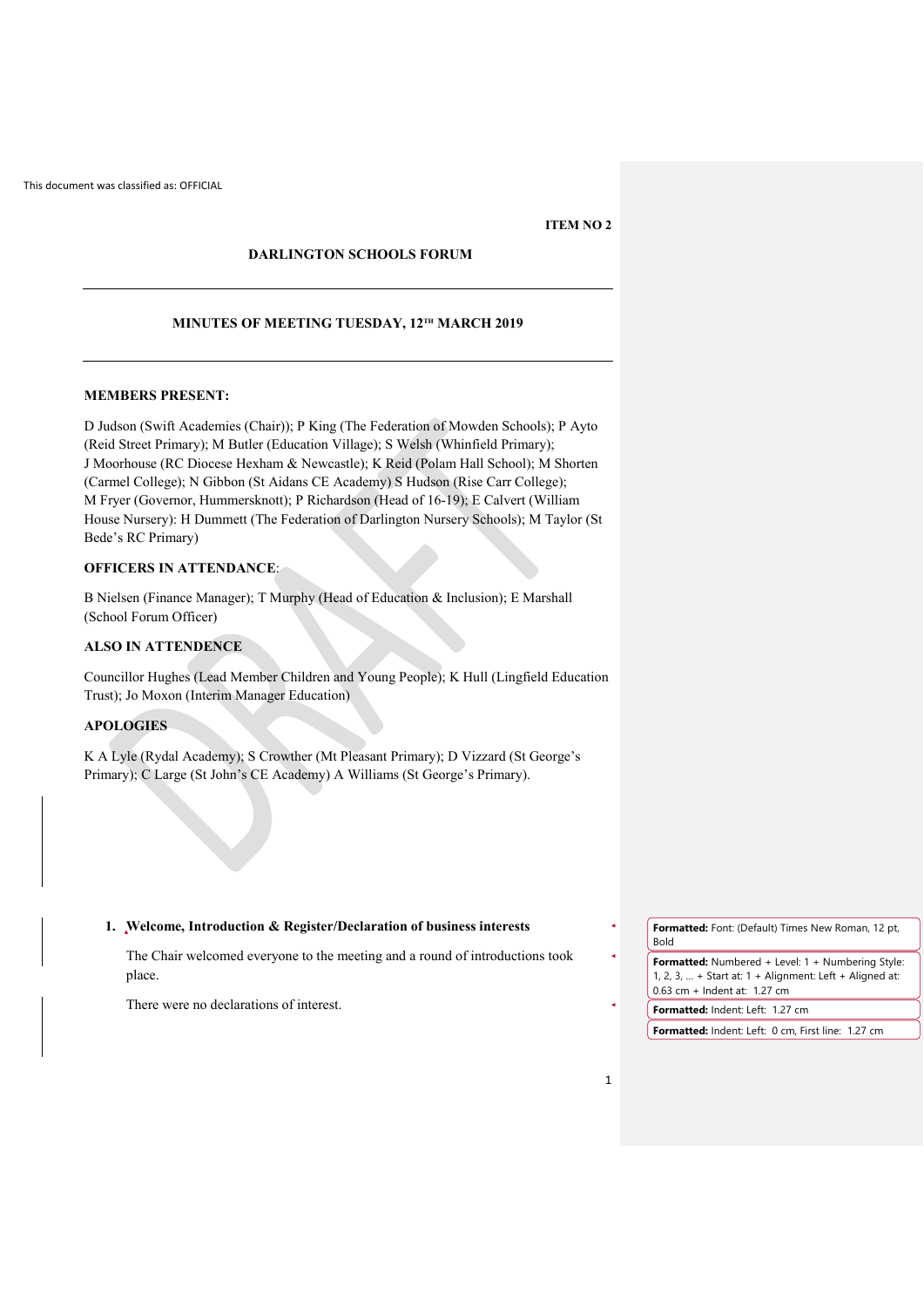$\begin{array}{c} \hline \end{array}$ 

| 2. 2. Minutes of Meeting 15th January 2019                                                                                                                            | Formatted: Font: (Default) Times New Roman, 12 pt,<br><b>Bold</b>                                                                                              |
|-----------------------------------------------------------------------------------------------------------------------------------------------------------------------|----------------------------------------------------------------------------------------------------------------------------------------------------------------|
| The minutes (previously circulated) of the Schools Forum meeting held 15 <sup>th</sup> January                                                                        |                                                                                                                                                                |
| 2019 were agreed as a true record.<br>Forum were updated that the move of £400,000 from the schools block to the high                                                 | Formatted: List Paragraph, Numbered + Level: 1 +<br>Numbering Style: 1, 2, 3,  + Start at: 1 + Alignment:<br>Left + Aligned at: $0.63$ cm + Indent at: 1.27 cm |
|                                                                                                                                                                       | Formatted: Font: (Default) Times New Roman, 12 pt                                                                                                              |
|                                                                                                                                                                       | Formatted: Normal, Indent: Left: 1.27 cm                                                                                                                       |
| needs block had been approved. The Secretary of State had also approved moves in                                                                                      | Formatted: Font: (Default) Times New Roman, 12 pt                                                                                                              |
| Middlesbrough of 1.0%, Stockton of 1.1% and Hartlepool of 0.9%. It was asked if                                                                                       |                                                                                                                                                                |
| those Local Authorities had Forum approval for their transfer.                                                                                                        |                                                                                                                                                                |
|                                                                                                                                                                       |                                                                                                                                                                |
|                                                                                                                                                                       |                                                                                                                                                                |
| It was mentioned that Durham's request had been turned down. Durham did not have                                                                                      | Formatted: Font: (Default) Times New Roman, 12 pt                                                                                                              |
| School Forum approval.                                                                                                                                                |                                                                                                                                                                |
|                                                                                                                                                                       |                                                                                                                                                                |
|                                                                                                                                                                       |                                                                                                                                                                |
|                                                                                                                                                                       |                                                                                                                                                                |
|                                                                                                                                                                       |                                                                                                                                                                |
|                                                                                                                                                                       |                                                                                                                                                                |
|                                                                                                                                                                       |                                                                                                                                                                |
|                                                                                                                                                                       |                                                                                                                                                                |
|                                                                                                                                                                       |                                                                                                                                                                |
| It was confirmed that the Darlington 2019/20 funding formula had been approved by                                                                                     |                                                                                                                                                                |
|                                                                                                                                                                       |                                                                                                                                                                |
| ESFA 1st March 2019.                                                                                                                                                  |                                                                                                                                                                |
|                                                                                                                                                                       |                                                                                                                                                                |
|                                                                                                                                                                       | Formatted: Font: (Default) Times New Roman, 12 pt                                                                                                              |
|                                                                                                                                                                       | Formatted: Font: (Default) Times New Roman, 12 pt,                                                                                                             |
|                                                                                                                                                                       | Bold                                                                                                                                                           |
|                                                                                                                                                                       |                                                                                                                                                                |
|                                                                                                                                                                       | Formatted: Numbered + Level: 1 + Numbering Style:<br>1, 2, 3,  + Start at: $1 +$ Alignment: Left + Aligned at:                                                 |
| The Finance Manager outlined the current budget position. The main points were as<br>follows:                                                                         | 0.63 cm + Indent at: 1.27 cm                                                                                                                                   |
|                                                                                                                                                                       |                                                                                                                                                                |
|                                                                                                                                                                       | Formatted: Font: (Default) Times New Roman, 12 pt<br>Formatted: Normal, Indent: Left: 1.27 cm                                                                  |
| No change to the budget available                                                                                                                                     |                                                                                                                                                                |
| 3. Budget Update 2018/19<br>Early Years underspend is lower than previously projected based upon the                                                                  |                                                                                                                                                                |
| spring term upfront payments. Final figures are to be confirmed as the                                                                                                |                                                                                                                                                                |
| census data for January had not been received. It is expected that there will                                                                                         |                                                                                                                                                                |
| still be a reduction in the early years DSG allocation for 2018/19 once the                                                                                           |                                                                                                                                                                |
|                                                                                                                                                                       |                                                                                                                                                                |
| final allocations are received which will reduce the underspend further.                                                                                              |                                                                                                                                                                |
| Overall the expected year end position is an overspend of $£2.7m$ (including<br>$\bullet$<br>brought forward high needs pressures) which raises to £2.9m if the early |                                                                                                                                                                |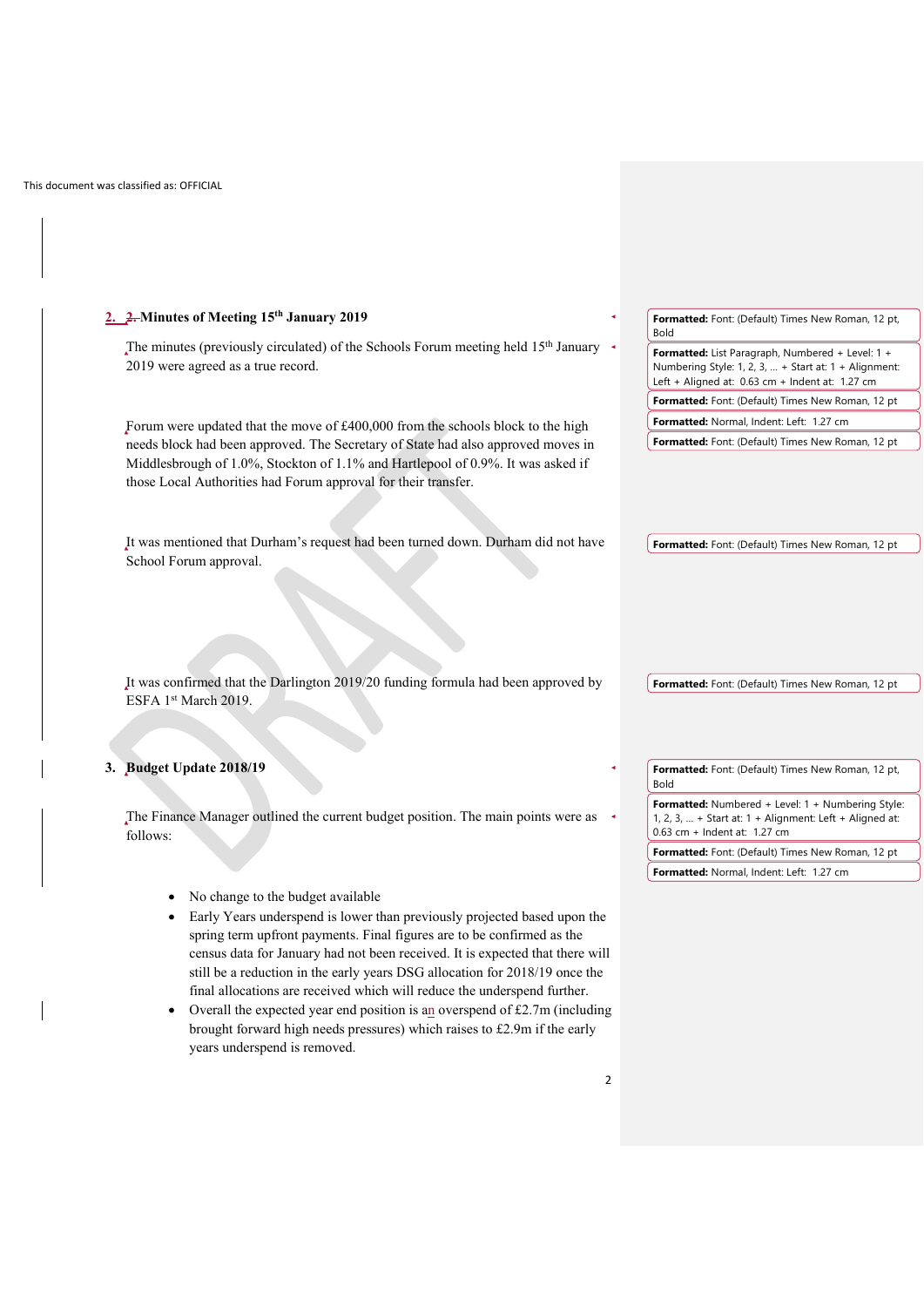- The in-year position is a  $£1.4m$  overspend of which arises fully from high needs pressures.
- It is expected that the overall high needs pressure at the end of the year will be £3.0m to carry forward into 2019/20.

### **4. High Needs Update (Verbal)**

The Head of Education gave an update to Forum members on the progress that has been made with regard to the review of the high needs/SEN.

The strategy had been received by Cabinet on 5<sup>th</sup> March and approved. Cabinet had approved the banding system, with money following the child. There had been some amendments to the banding values following the consultation.

The Local Authority is working on implementation plans to introduce changes from September 2019, there may be some consideration of transitional arrangements.

Cabinet had also approved proposals for additional SEMH places for primary at Redhall Primary and for secondary at Rise Carr College. These proposals will now move to the feasibility stage.

The bid by the Tees Valley for a special SEMH free school has been successful following confirmation from the Secretary of State. This will provide Darlington with 20 additional places.

The Tees Valley Local Authorities will open competition with Trusts to provide the school, however the Secretary of State will decide on the submissions.

The location of the school is to be confirmed, as the original site may no longer be available.

The School Forum Officer updated on a number of work areas as follows,

Resource Bases are forecast to be full in 2019/20, subject to applications made

The new Outreach referral system will start no later than Easter. Northwood Speech and Language base will relaunch the speech and language outreach, and the SF Officer will continue workwith the CCG in opportunities to joint commission services

The school will be on one site with 100 places across phases.

Forum will be provided with updates at future meetings.

through the May Resource Base panel meeting.

**5. School Forum Officer Update**

**Formatted:** Font: (Default) Times New Roman, 12 pt, Bold

**Formatted:** Numbered + Level: 1 + Numbering Style: 1, 2, 3, … + Start at: 1 + Alignment: Left + Aligned at: 0.63 cm + Indent at: 1.27 cm

**Formatted:** Indent: Left: 1.27 cm

**Formatted:** Indent: Left: 0 cm, First line: 1.27 cm

**Formatted:** Font: (Default) Times New Roman, 12 pt **Formatted:** List Paragraph, Numbered + Level: 1 + Numbering Style: 1, 2, 3, … + Start at: 1 + Alignment: Left + Aligned at: 0.63 cm + Indent at: 1.27 cm

**Formatted:** Font: (Default) Times New Roman, 12 pt, Bold

**Formatted:** Indent: Left: 0 cm, First line: 1.27 cm

**Formatted:** Indent: Left: 1.27 cm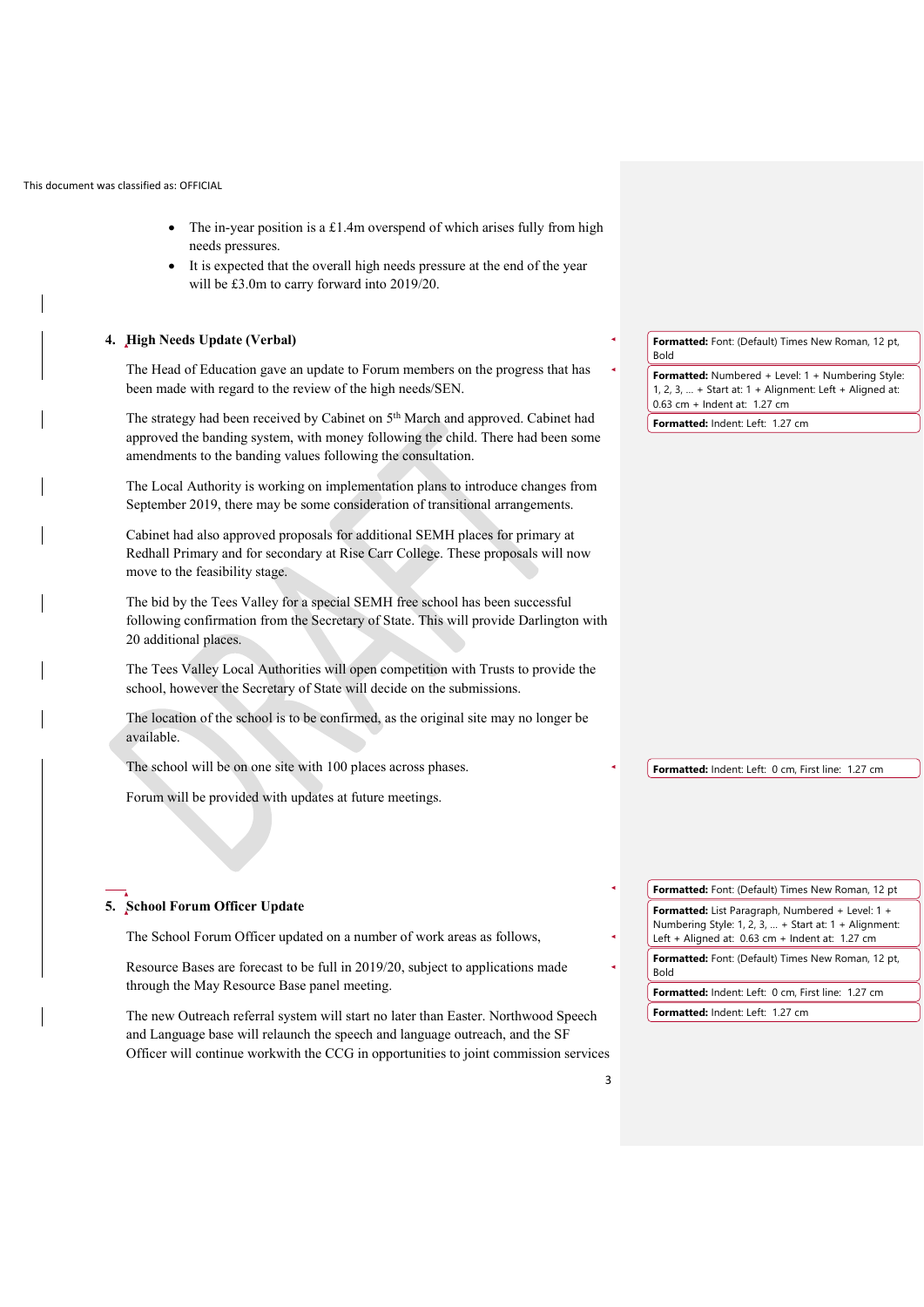including Speech and Language over the forthcoming terms (see below). The LINs service will participate in a longitudal study for NATSIP (National Sensory Impairment Partnership).

The Gypsy, Roma Travellers service will be supporting the delivery of a project funded through the Careers Enterprise Fund "Moving on, aiming High!'.

Joint commissioning. The CCG will be working with a group of schools to deliver a new service through TEWV to address gaps in mental health provision. Access to low level CBT will be delivered through Childcare Welfare Practioners. 16 schools are involved in the process, if any school cannot commit, then opportunities will arise for other schools to take part.

The Healthy Lifestyle survey was discussed at the Primary Forum with requests for further data analysis and offers from schools of financial support. Discussions have commenced with Public Health who commission the survey.

# **6. Transforming Children & Young People's Mental health provision (Future in Mind Local Transformation Plan - LTP)**

The attached LTP has been developed by the CCG in consultation with children young people and carers and a wider stakeholder steering group

There has been a significant increase in child mental health admissions from 44.2 per 1000 to 97.7 per 1000 in Darlington which is above the national rate.

Since 20015 £1m of funding has been invested in training and support for Darlington schools. The digital online platform "Koot" will be launched soon and TEWV will continue to build on the actions identified by the Anna Freud 'mental health and schools link' project delivered in 2017-18.

There will be a bid made to NHS England to be a trailblazer site.

A request was made to schools to have a representative upon the steering group. It was requested that a short brief be circulated to all schools to inform upon what the representative role will involve.

The Forum were informed that it is very important that schools have their views brought into the group as this helps to direct local provision.

It was noted that the report states that CAMHS attend the VPP, however this has not been the case as they have not been represented at the meetings.

**Formatted:** Font: (Default) Times New Roman, 12 pt, Bold

**Formatted:** Numbered + Level: 1 + Numbering Style: 1, 2, 3, … + Start at: 1 + Alignment: Left + Aligned at: 0.63 cm + Indent at: 1.27 cm